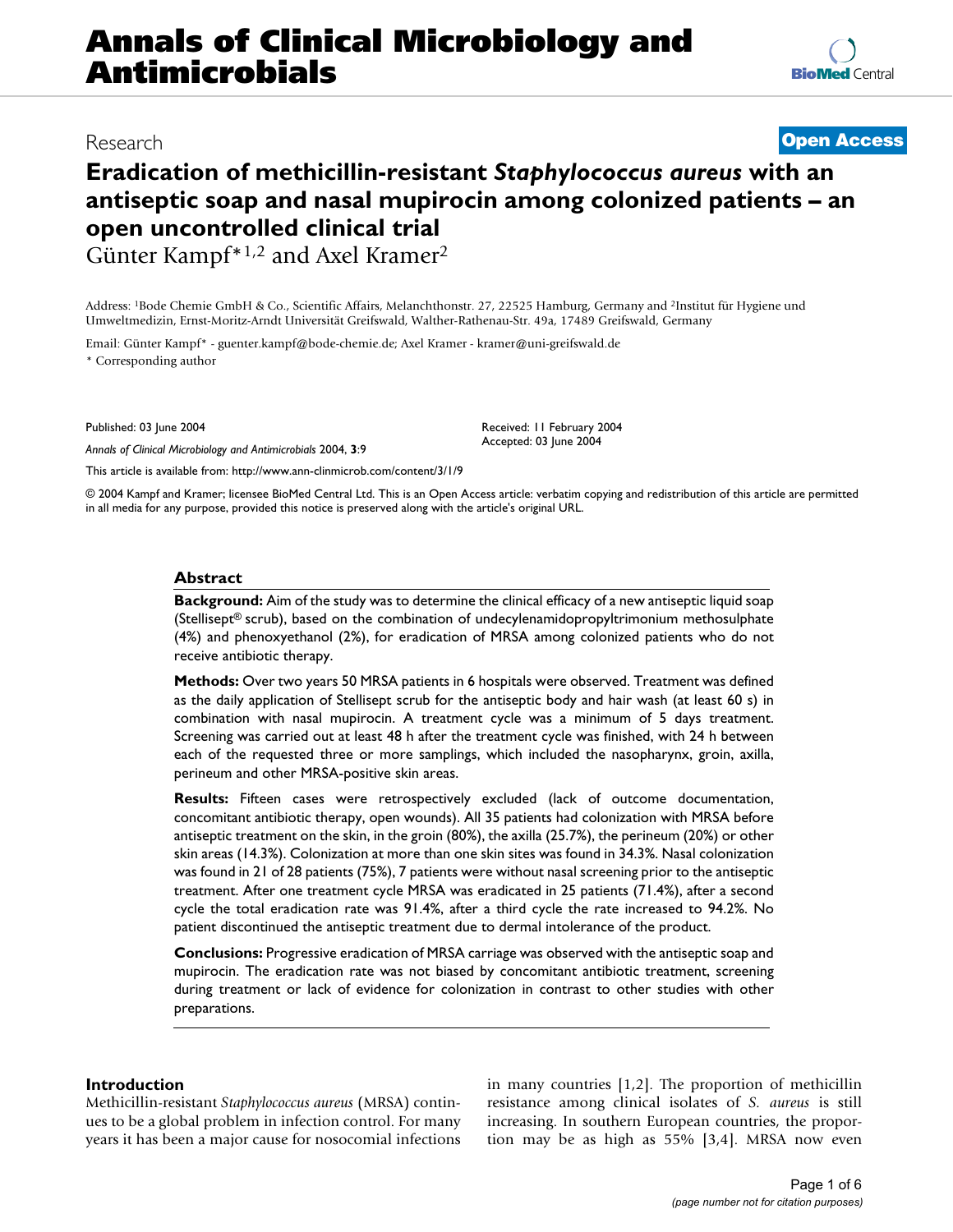becomes an increasing problem in the community [5,6]. Transmission of MRSA in community has been shown to be as high as 60% [7]. Family members who are living with MRSA carriers are in danger of MRSA transmission [7]. Dermal colonization with MRSA may be persistent, especially in the groin [8]. That is why attempts are often undertaken to treat colonized MRSA patients [9]. Antibiotics were shown to be effective in uncontrolled and controlled trials with eradication rates between 53% and 85% [10-12]. But antibiotics are considered to be inappropriate for patients who are only colonized and not infected with MRSA [13]. One reason is their potential to cause adverse effects, especially allergy, which can not be justified for patients who do not have an infection. More important is the risk of emergence of vancomycin-resistance in *S. aureus* [14]. Topical antiseptic measures, however, are normally employed [15]. The nasal cavity is usually treated with mupirocin or with tolerable antiseptics [16]. Dermal colonization is eradicated with antiseptic liquid soaps [13] Only few studies have addressed the question of MRSA eradication among colonized patients with liquid soaps in combination with nasal treatment. All of them are uncontrolled trials and most of them have different types of biases.

Aim of our study was to determine the efficacy of the antiseptic soap Stellisept scrub in combination with mupirocin for eradication of MRSA among colonized patients with evidence of dermal colonization (no selection bias), without concomitant antibiotic therapy (no treatment bias) and with regular screening investigations (no outcome bias).

# **Methods**

## *Study design*

An open clinical trial was chosen as a study design.

# *Determination of MRSA carriage*

The MRSA carrier status was determined before and after treatment of the patients. Swabs were taken at least from the following body sites: nasopharynx, axilla, groin and perineum. Any patient with at least one MRSA positive skin site was regarded as a patient with evidence for dermal colonization irrespective of the nasal colonization status.

All swabs were processed on the same day. Briefly, swabs were plated directly on blood agar, oxacillin resistance screening agar base (Oxoid, UK), and dextrose broth for enrichment. After incubation of plates and broth at 37°C for 18 to 24 h, colonies resembling *S. aureus* were identified and tested for oxacillin resistance. This was done in two steps: disk diffusion with a 5 µg oxacillin disk on Mueller-Hinton agar (incubation at 30°C for 18 – 24 h) and agar screening on Mueller-Hinton agar supplemented

with 6 mg/ml oxacillin and 4% saline (Oxa Screen Test Agar, bioMérieux, France; incubation at 35°C for 24 h). Isolates growing within 14 mm around the oxacillin disk and growing on the MRSA screening plates were regarded as oxacillin resistant.

# *Treatment of patients*

Definition of treatment and treatment cycle: Treatment was defined as the daily application of Stellisept scrub for the antiseptic body and hair wash (at least 60 s) in combination with nasal mupirocin. A treatment cycle was defined as a minimum of 5 days treatment.

# *Treatment of the nasal cavity*

The nasal cavity was treated with mupirocin which was applied twice per day as recommended by the manufacturer (Turixin®, GlaxoSmithKline, Munich, Germany).

# *Treatment of the skin*

The skin and hair was treated once a day with the antiseptic liquid soap (Stellisept scrub, Bode Chemie GmbH & Co., Hamburg, Germany) which is based on two active ingredients: 4% (w/w) undecylenamidopropyltrimonium methosulphate and  $2\%$  (w/w) phenoxyethanol. The minimum duration of antiseptic skin treatment was 60 s. This application time is derived from in vitro data on the activity of the product against various epidemic MRSA strains and various clinical MRSA isolates [17].

For body washing the skin was moistened with tap water and the liquid soap applied without dilution. Mobile patients washed themselves under supervision of a healthcare worker. Immobile patients were washed by healthcare workers. After the 60 s application residual soap had to be rinsed or washed off with tap water. Linen and clothes were changed during the antiseptic treatment and the surrounding surfaces treated with a surface disinfectant [13].

## *Patient selection and data*

Six hospitals participated in the study. The local infection control nurse of a hospital was responsible for data collection. Patients were included

• if there was evidence for dermal colonization with MRSA irrespective of the colonized body site (minimum screening of axilla, groin and perineum) and

• if they did not receive antibiotics at the beginning of the treatment and

- if they had no signs of a clinical infection and
- if compliance with the treatment could be expected for the anticipated duration of hospital stay.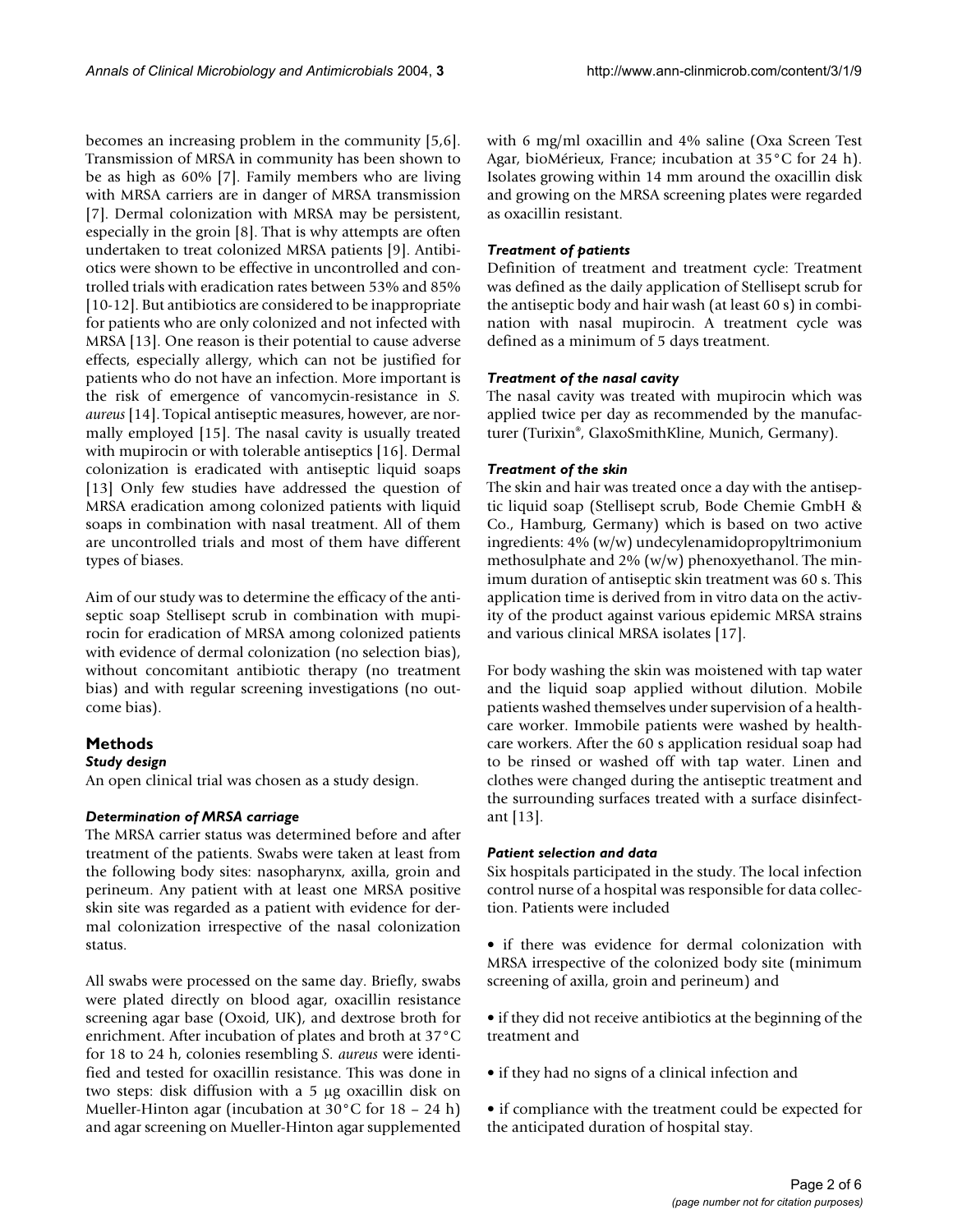Patients were excluded

• if antibiotics were given during the treatment or during the surveillance culture interval or

• antiseptic treatment was initiated for treatment of colonized or infected wounds and

• if patients were discharged before screening cultures could be obtained after treatment.

The following data were collected for each patient: gender, hospital, MRSA positive body sites before and after the antiseptic treatment (nasopharynx, axilla, groin, perineum, other body sites) and additional information if relevant for the outcome assessment. The microbiological method in each hospital for identification of MRSA from initial and follow-up swabs was not evaluated for its sensitivity and specificity since it has become routine in German laboratories.

#### *Post treatment screening*

Post treatment screening was done according to the German recommendation on MRSA patients issued by the Robert-Koch Institut [13]. A minimum wash-out period of 48 h was required between the last treatment and the first set of screening swabs. Screening swabs had to be taken for three consecutive days and at least from the following sampling sites: nasopharynx, axilla, groin and perineum. Additional body sites were included if they were found to be MRSA positive before antiseptic treatment.

## **Results**

Fifty patients were treated between 2001 and 2002 in the 6 hospitals, mainly in surgery, internal medicine, intensive care or other departments such as gynecology  $(n = 2)$ , neurology (n = 2), urology (n = 1) or dermatology (n = 1; Table [1](#page-2-0)). Four of the 50 patients were discharged early resulting in a lack of information on the outcome (colonization with MRSA after antiseptic treatment). Eight patients received concomitant systemic antibiotic therapy initiated after inclusion in the study. Three patients had a colonized or infected wound which was treated during the study. All of them were excluded resulting in a total of 35 cases with proven dermal MRSA colonization and without concomitant systemic antibiotic therapy.

21 of the 35 patients were male (60%), the mean age was 69.1 years (minimum 27 years, maximum 91 years). Nasal colonization was found in 21 of 28 patients (75%), 7 patients were without nasal screening prior to the antiseptic treatment. Dermal colonization was documented mainly in the groin (80%), followed by axilla (25.7%), perineum (20%), forehead (5.7%), umbilicus (5.7%) and upper leg (2.9%; Table [2](#page-3-0)). Multiple colonization of the skin was found in 34.3% of the patients.

After one cycle of antiseptic body wash and concomitant nasal antisepsis with mupirocin, 25 of the 35 patients were found to be MRSA free (71.4%; Table [2\)](#page-3-0). The mean duration of treatment was  $6.7 \pm 2.5$  days. Successful eradication of MRSA was confirmed with three negative consecutive series of swabs in 16 patients (64%). Two consecutive series of swabs were negative in five patients (20%) and one series of swabs was negative in four patients (16%) which was explained by early discharge of the patient. Treatment failures after the first cycle were due to persistent colonization of the same skin area (5 of 10), colonization of another skin area (4 of 10) and persistent colonization of the nasopharynx (1 of 10). Of the remaining 10 patients, two were not treated any further due to discharge and 8 underwent a second treatment cycle with seven of them being MRSA negative afterwards (total of 91.4% being MRSA negative). The mean duration of treatment in the second cycle was  $6.4 \pm 2.1$  days. In order to confirm successful eradication of MRSA after the second cycle, three consecutive series of swabs were negative in six patients (85.7%) and two consecutive series of swabs were negative in one patient (14.3%). The one patient remained colonized on the same skin area without nasal carriage and underwent a third treatment cycle resulting in dermal MRSA eradication (total of 94.2% being MRSA negative; Table [2\)](#page-3-0). Three series of consecutive swabs were negative to confirm successful eradication of MRSA.

<span id="page-2-0"></span>**Table 1: Number of patients per hospital and the type of unit of all included patients.**

| Hospital | Internal medicine | Surgery | Intensive care unit | Other departments | All departments |
|----------|-------------------|---------|---------------------|-------------------|-----------------|
|          |                   |         |                     |                   |                 |
|          |                   |         |                     |                   |                 |
|          |                   |         |                     |                   |                 |
|          |                   |         |                     |                   |                 |
|          |                   |         |                     |                   |                 |
| o        |                   |         |                     |                   |                 |
| All      | ι8                | 20      |                     |                   | 50              |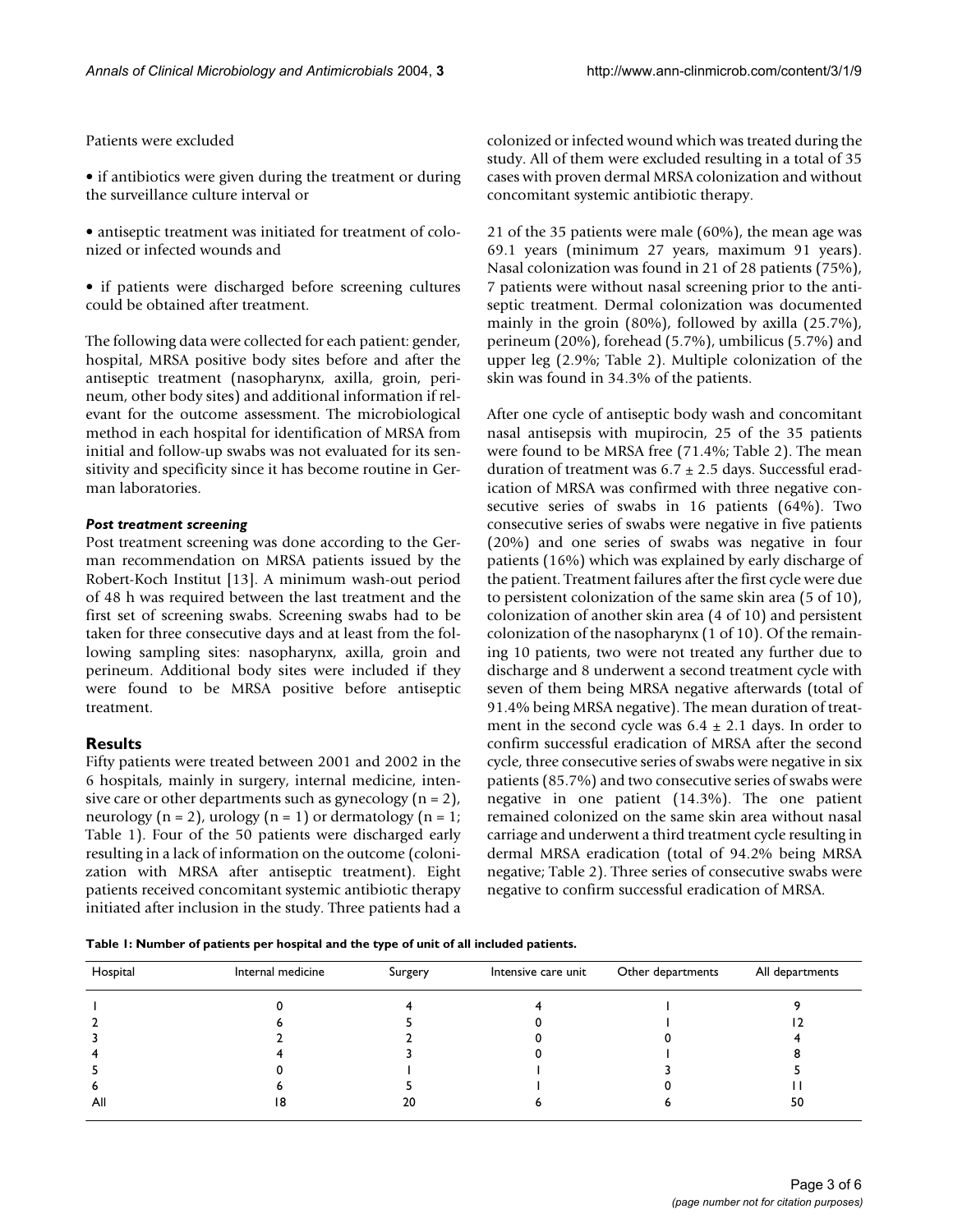| Localisation of MRSA<br>colonization | Before treatment ( $n = 35$ ) | After treatment cycle 1 (n<br>$= 35$ | After treatment cycle 2 (n<br>$= 8$ | After treatment cycle 3 (n<br>$= 1$ |
|--------------------------------------|-------------------------------|--------------------------------------|-------------------------------------|-------------------------------------|
| Nasopharynx                          | 21                            |                                      |                                     |                                     |
| Any skin site                        | 35                            |                                      |                                     |                                     |
| • Groin                              | 28                            |                                      |                                     |                                     |
| • Axilla                             |                               |                                      |                                     |                                     |
| • Perineum                           |                               |                                      |                                     |                                     |
| • Forehead                           |                               |                                      |                                     |                                     |
| • Umbilicus                          |                               |                                      |                                     |                                     |
| • Upper leg                          |                               |                                      |                                     |                                     |

<span id="page-3-0"></span>**Table 2: Frequency of MRSA detection at different body sites among 35 patients undergoing antiseptic body wash and nasal antiseptic therapy for eradication of MRSA; colonization of multiple skin sites possible.**

No patient had to discontinue the antiseptic body wash due to dermal intolerance or uncomfortable perception of the product.

## **Discussion**

Although eradication of MRSA from colonized patients is regarded as a key element in prevention of transmission in a hospital, so far only few studies have addressed the clinical efficacy of antiseptic soaps in combination with a nasal antiseptic for that purpose. No study was found with a positive or negative control for the antiseptic skin treatment, only one study was found with a negative control for nasal mupirocin (Table [3\)](#page-4-0). In addition, most of the uncontrolled trials contain substantial biases which limit or even diminish the value of them.

In our study, we found an eradication rate after one treatment cycle of 71.4% which is comparable to antibiotic treatment [10,18]. After two treatment cycles, the rate was 91.4% and came up to 94.2% after a third treatment cycle. With no other antiseptic soap we were able to find comparable data which are not confounded by a lack of evidence for initial MRSA colonization, concomitant antibiotic therapy or screening cultures during antiseptic treatment.

One limitation of our study is the lack of a control. We can not exclude that washing with plain soap and water or doing nothing would not have had a similar effect regarding the eradication of MRSA, although it is very unlikely based the persistence of MRSA colonization in the groin [8]. It would have been much more interesting to compare Stellisept scrub with either a non-medicated soap (negative control) or another antiseptic soap (e.g. based on chlorhexidine). But the use of non-medicated liquid soap would have been acting against the German recommendation for MRSA patients (antiseptic soaps or liquid preparations should be used for treatment of the skin) [13]. The use of medicated soap, however, would have been an

interesting option, ideally in a double-blind randomized design. But chlorhexidine as the most common active agent for this type of treatment has been described in recent studies with artificial contamination of fingers with MRSA to have no advantage compared with non-medicated liquid soap [19,20]. It was therefore not considered to be suitable as a positive control [21]. That is why an open uncontrolled design was chosen.

Another limitation is the rather short follow-up of 5 days after termination of the treatment (2 days wash-out and 3 days screening cultures). Most patients stayed as long in their hospital as it was necessary to complete the screening cultures. The main reason for even shorter follow-up is discharge of the patient from a hospital. Continuation of hospital stay with the only aim to complete screening cultures was not possible in our study. Follow-up was unknown in some studies [22,23], shorter in others [24] or longer [10,18], but in some studies not for all patients [8,25].

Treatment failures after the first cycle were mainly observed at the same or another skin site. The surrounding may also contribute to re-colonization of a patient. It was shown in one of our cases to originate from an electric shaver which was not disinfected at all. MRSA may survive on inanimate surfaces and cotton for more than 90 days [26]. Even making the bed leads to a large increase of MRSA in the air for 15 minutes [27]. Careful disinfection of these possible sources and changing linen after the antiseptic treatment is therefore crucial to ensure prevention of re-colonization as recommended in the German guideline on MRSA patients [13].

Identification of MRSA was not carried out for all screening swabs in one laboratory but with the same test method. Differences in the sensitivity and specificity have been described [28-30] which may have an impact on the identification of a MRSA patient. But it is unlikely to have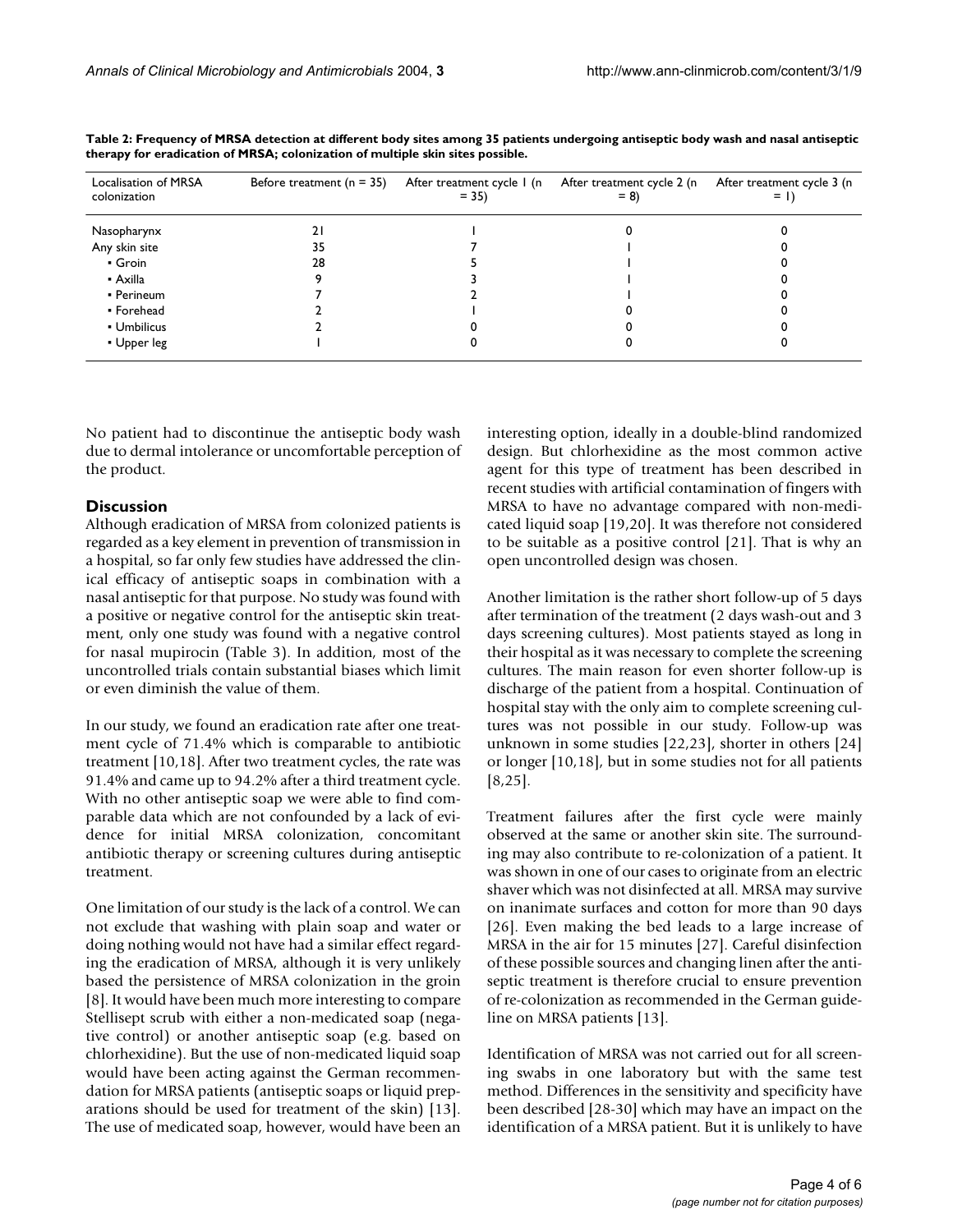| Preparation for skin<br>antisepsis                                                                            | Number of patients and<br>colonization status (n)                        | Duration of<br>treatment cycle | Overall rate of MRSA<br>eradication              | Type(s) of bias                                                                                                                                                                                                                                    | Reference |
|---------------------------------------------------------------------------------------------------------------|--------------------------------------------------------------------------|--------------------------------|--------------------------------------------------|----------------------------------------------------------------------------------------------------------------------------------------------------------------------------------------------------------------------------------------------------|-----------|
| Octenisept                                                                                                    | Patients: 5<br>Skin colonized: 5<br>Nose colonized: 5                    | 25 days (mean)                 | 20%                                              | None                                                                                                                                                                                                                                               | $[23]$    |
| Octenisept                                                                                                    | Patients: 28<br>Skin colonized: 10<br>Nose colonized: 18                 | 5 days (mean)                  | 75%                                              | • Early first swab (< 48 h)<br>• Follow-up $<$ 7 days (n = 9)<br>• Selection bias (18 patients<br>without dermal colonization)                                                                                                                     | $[25]$    |
| Chlorhexidine soap                                                                                            | Patients: 98<br>Skin colonized: 37<br>Nose colonized: 57                 | 5 days (mean)                  | 25% (with mupirocin)<br>18% without<br>mupirocin | None                                                                                                                                                                                                                                               | [8]       |
| Chlorhexidine soap                                                                                            | Patients: 12<br>Skin colonized: 10<br>Nose colonized: 8                  | $5 - 7$ days (range)           | 83%                                              | Treatment bias (all 12 patients<br>received various antibiotics at the<br>same time)                                                                                                                                                               | $[22]$    |
| Triclosan soap and foam                                                                                       | Patients: 58<br>Skin colonized:<br>unknown<br>Nose colonized:<br>unknown | 4.2 days (mean)                | 100%                                             | • Selection bias (no evidence of<br>initial dermal colonization)<br>• Treatment bias (concomitant<br>antibiotic treatment to an<br>unknown number of patients)<br>• Outcome bias (cultures were<br>mainly obtained during antiseptic<br>treatment) | $[24]$    |
| <b>Betadine</b>                                                                                               | Patients: 35<br>Skin colonized:<br>unknown<br>Nose colonized:<br>unknown | 5 days (mean)                  | 69%                                              | Treatment bias (all patients<br>received also vancomycin 250 mg<br>every 6 h)                                                                                                                                                                      | [18]      |
| Trimethoprim-<br>sulphamethoxazole (160<br>mg/800 mg twice daily)<br>and rifampin (600 mg<br>once daily) (25) | Patients: 25<br>Skin colonized:<br>unknown<br>Nose colonized:<br>unknown | $2 - 9$ days (range)           | 56%                                              | Treatment bias: No antiseptic<br>treatment for the skin was<br>included                                                                                                                                                                            | [10]      |

<span id="page-4-0"></span>**Table 3: Summary of clinical trials on eradication of MRSA including the colonization status before treatment, the main outcome and type of bias.**

an impact on the result of the antiseptic treatment because the method would have been the same before and after treatment of the same patient. That is why it was justified not to carry out the identification of MRSA in one specific laboratory especially because recent data indicate that determination of phenotypic resistance may largely underestimate the genotypic resistance in MRSA [31].

Another finding is the good dermal tolerance of the antiseptic soap. All 35 patients tolerated repetitive use of the preparation very well, even more than one treatment cycle. Another preparation (Octenisept) has been described to lead to skin redness in 4 of 28 patients resulting in termination of the treatment [25]. The excellent dermal tolerance of Stellisept scrub on intact and scarified skin has been described before [32].

## **Conclusions**

Stellisept scrub in combination with nasal mupirocin was found to effectively and progressively eradicate MRSA

from colonized patients. Antiseptic treatment may have to be repeated.

# **Authors' contributions**

GK designed the study, organized the participating hospitals, collected the data and analyzed them. AK participated in the design of the study and in the analysis of data. Both authors read and approved the final manuscript.

#### **References**

- 1. Gastmeier P, Sohr D, Geffers C, Nassauer A, Dettenkofer M, Rüden H: **[Occurence of methicillin-resistant Staphylococcus aureus](http://www.ncbi.nlm.nih.gov/entrez/query.fcgi?cmd=Retrieve&db=PubMed&dopt=Abstract&list_uids=10.1007/s15010-002-2043-z) [infections in German intensive care units](http://www.ncbi.nlm.nih.gov/entrez/query.fcgi?cmd=Retrieve&db=PubMed&dopt=Abstract&list_uids=10.1007/s15010-002-2043-z)[.](http://www.ncbi.nlm.nih.gov/entrez/query.fcgi?cmd=Retrieve&db=PubMed&dopt=Abstract&list_uids=12236560)** *Infection* 2002, **30:**198-202.
- 2. Simor AE, Ofner-Agostini M, Bryce E, McGeer A, Paton S, Mulvey MR: **[Laboratory characterization of methicillin-resistant Staphy](http://www.ncbi.nlm.nih.gov/entrez/query.fcgi?cmd=Retrieve&db=PubMed&dopt=Abstract&list_uids=10.1086/342292)lococcus aureus in Canadian hospitals: results of 5 years of [national surveillance, 1995-1999](http://www.ncbi.nlm.nih.gov/entrez/query.fcgi?cmd=Retrieve&db=PubMed&dopt=Abstract&list_uids=10.1086/342292)[.](http://www.ncbi.nlm.nih.gov/entrez/query.fcgi?cmd=Retrieve&db=PubMed&dopt=Abstract&list_uids=12195352)** *The Journal of Infectious Diseases* 2002, **186:**652-660.
- 3. Voss A, Milatovic D, Wallrauch-Schwarz C, Rosdahl VT, Braveny I: **Methicillin-resistant Staphylococcus aureus in Europe.** *Euro J Clin Microbiol Infect Dis* 1994, **13:**50-55.
- 4. Schmitz F-J, Verhoef J, Fluit AC: **[Prevalence of resistance to MLS](http://www.ncbi.nlm.nih.gov/entrez/query.fcgi?cmd=Retrieve&db=PubMed&dopt=Abstract&list_uids=10.1093/jac/43.6.783) [antibiotics in 20 European university hospitals participating](http://www.ncbi.nlm.nih.gov/entrez/query.fcgi?cmd=Retrieve&db=PubMed&dopt=Abstract&list_uids=10.1093/jac/43.6.783)**